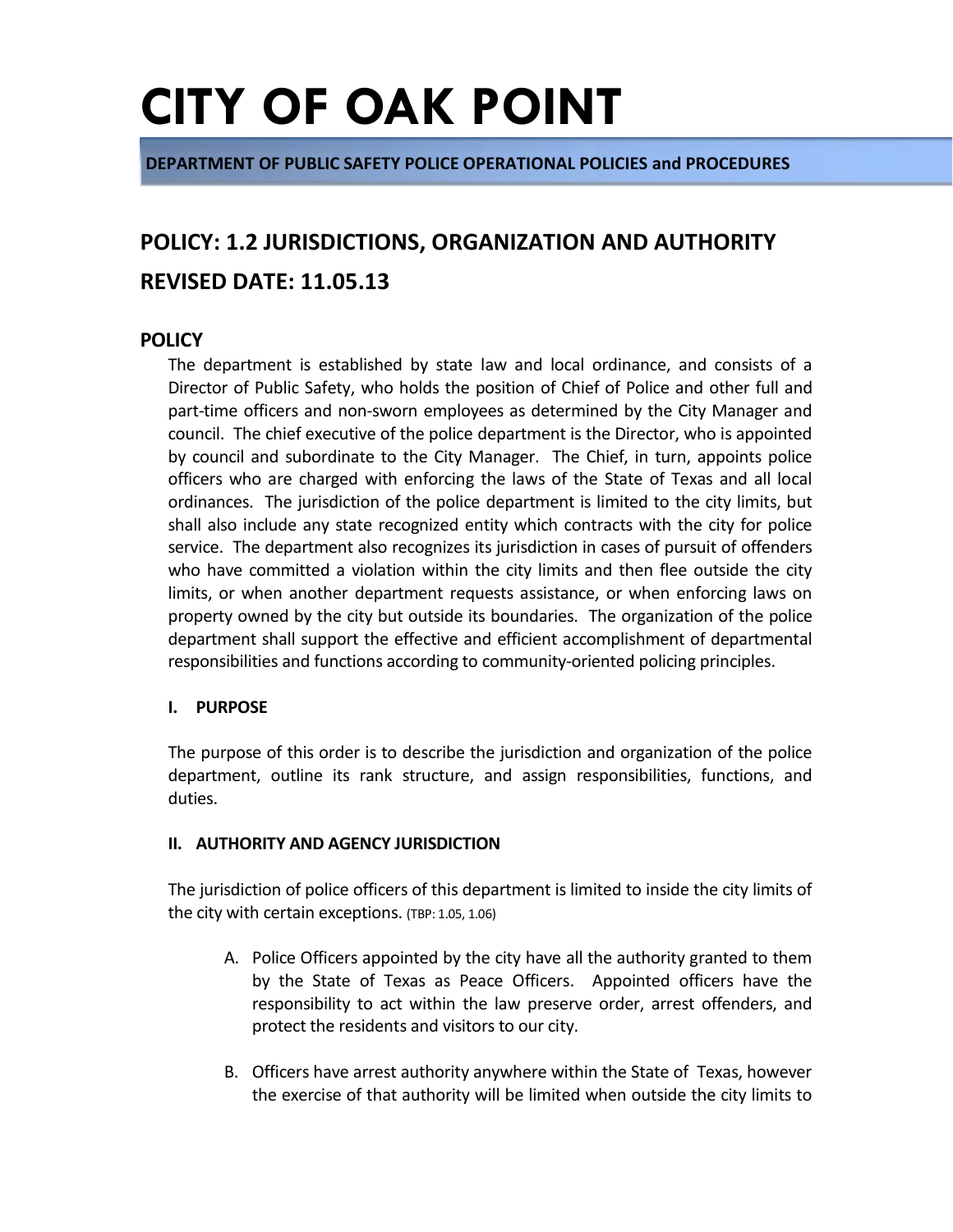#### **DEPARTMENT OF PUBLIC SAFETY POLICE OPERATIONAL POLICIES and PROCEDURES**

those situations involving a felony or the use of violence or threatened use of violence against a person, and then only to the extent that the officer is able to safely intervene. When off-duty or out of our primary jurisdiction, officers seldom have appropriate equipment, communications, or assistance needed to properly intervene in dangerous situations. Intervention in these cases may be resolved by calling appropriate authorities and remaining on scene to provide witness information. In all cases officers are permitted all authority given them under the Texas Code of Criminal Procedure. No further authority is given or applied by this manual or policy.

- C. Officers have authority to enforce the law on property owned by the city but outside the city limits.
- D. Officers have authority to pursue offenders outside the city limits who have committed violations inside the city pursuant to the department's pursuit policy. Officers may also utilize their authority to conduct investigations, including interviewing witnesses, interrogating suspects, executing search and arrest warrants and making lawful warrant-less arrests anywhere in the State of Texas when investigating crimes occurring inside the city.
- E. Officers have authority to enforce the law in another jurisdiction pursuant to a properly executed mutual aid or law enforcement agreement.
- F. While officers have full authority to make arrests, issue summonses, and use force in enforcing the law, officers are also are expected to use discretion and common sense in the application of this authority. Officers should always seek the least intrusive level of intervention appropriate to preserve the peace and protect the public safety.
- G. An official map of the city limits will be maintained.

#### **III. ORGANIZATIONAL STRUCTURE**

- A. Organizational structure
	- 1. The City Ordinance authorizes the creation of a department of public safety which includes a police department to be headed by a Director who shall also serve as the Chief of Police. The Director is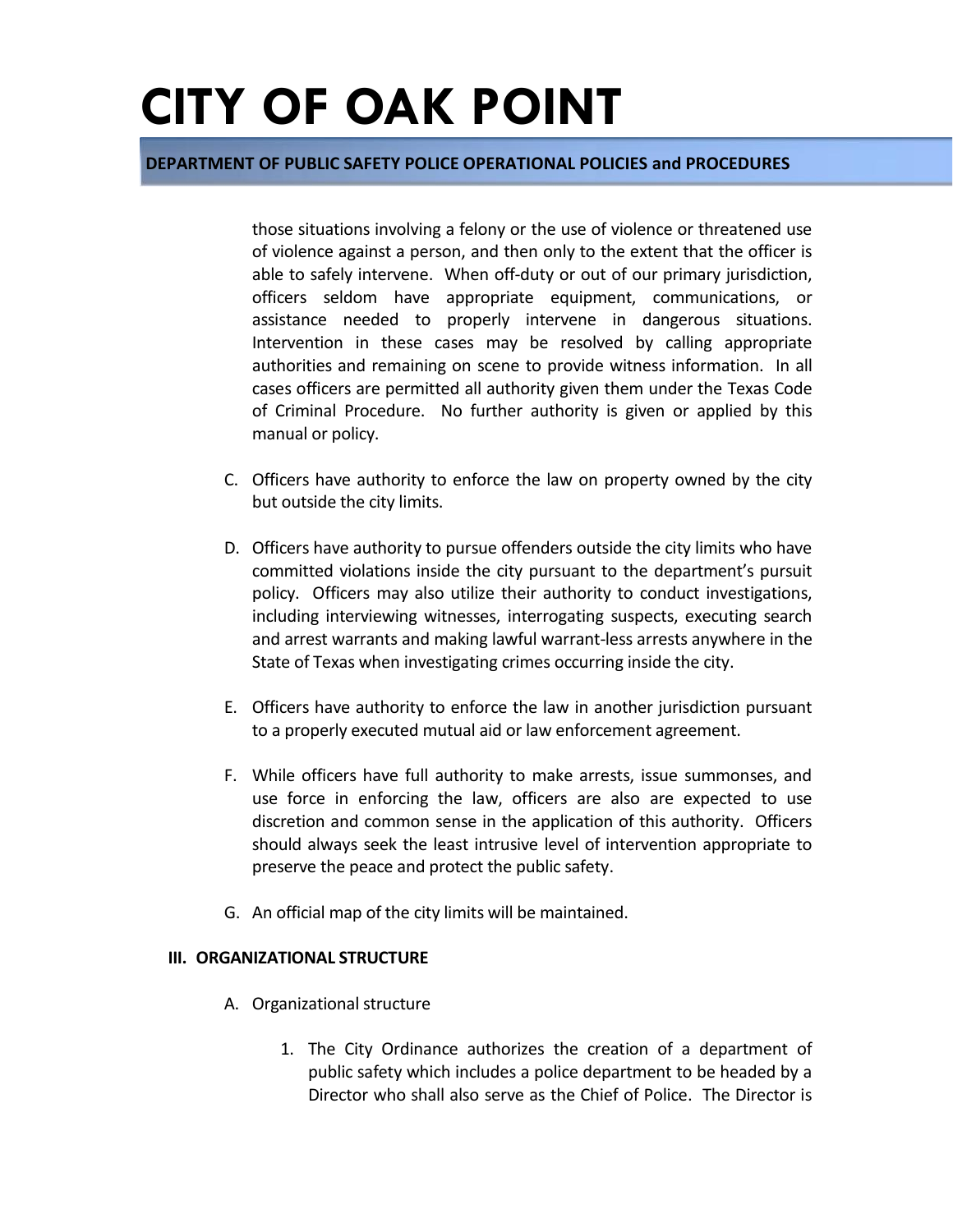### **DEPARTMENT OF PUBLIC SAFETY POLICE OPERATIONAL POLICIES and PROCEDURES**

responsible for the direction of all activities of the department. This direction is accomplished through written and oral orders as well as by personal leadership. Written orders take the form of general orders, standard operating procedures, and other directives as needed.

- 2. The police department consists of a Director, two sergeants, and as many police officers as the town council determines are required to protect and serve the community and otherwise support or carry out the department's objectives.
- B. Chain of Command and Succession
	- 1. The Director has full control over departmental activities. In the absence of the Director, the senior sergeant shall take command and notify the Director all major decisions that the sergeant may make. If the Director and the senior sergeant are not available, then the reserve sergeant or senior patrol officer shall take command until a ranking officer is available, and shall make any necessary reports to the Director.
	- 2. Supervisors shall, without specific instructions, undertake the required details and assignments necessary to carry out the business of the department. Supervisors shall be guided in the assignment of personnel by the number of officers available for duty and the necessity to assign them where they will be most useful.
- C. Span of control

Plans for any event utilizing departmental personnel will clearly delineate the command structure and outline the span of control.

- D. Authority and responsibility
	- 1. At each rank within the department, personnel are given the authority to make necessary decisions for the effective performance of their responsibilities. The department is committed to fostering an organizational climate that rewards employees for initiative, innovation, community involvement, and problem solving.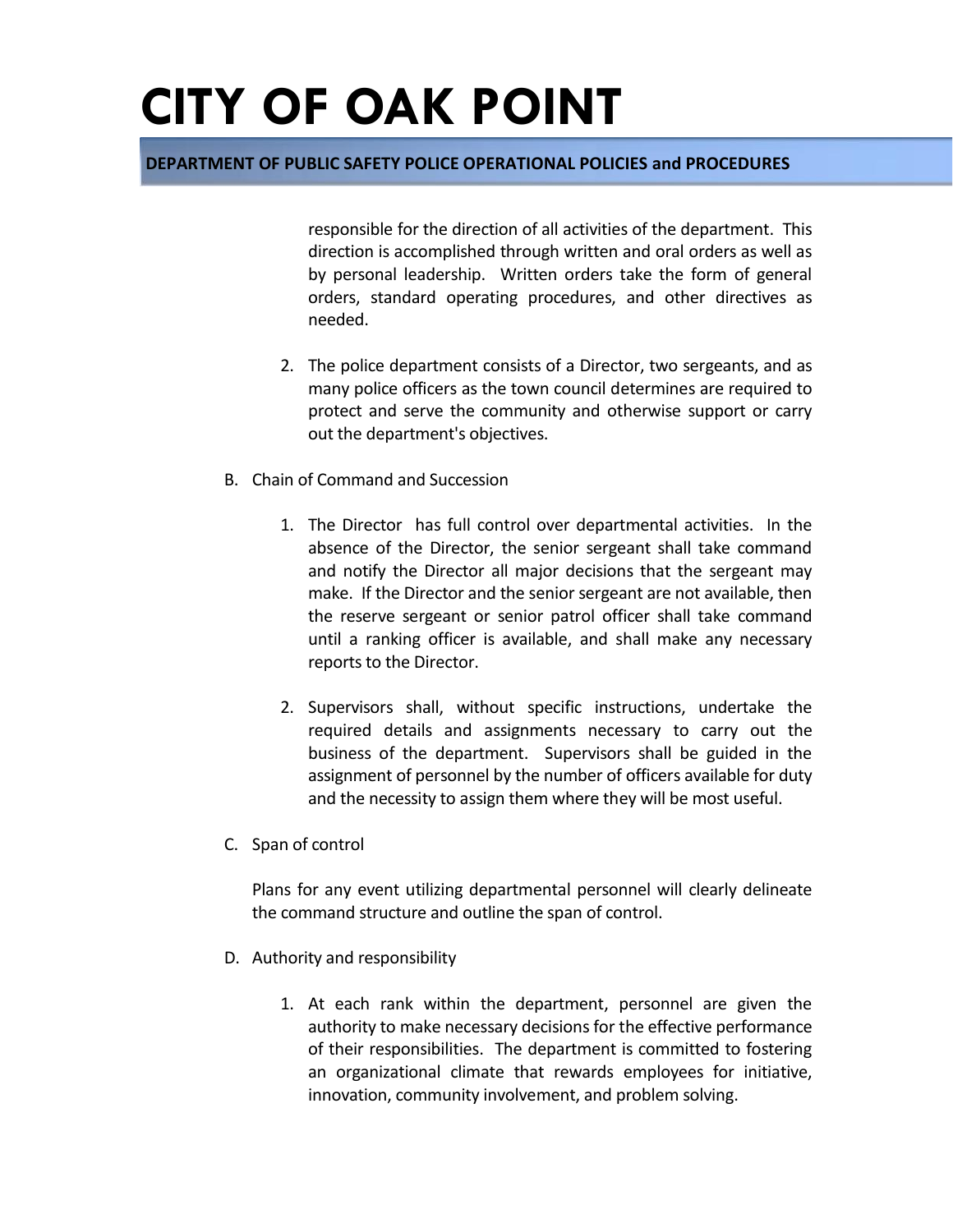### **DEPARTMENT OF PUBLIC SAFETY POLICE OPERATIONAL POLICIES and PROCEDURES**

- 2. Each employee shall be held accountable for the use of, or failure to use, delegated authority. Any employee with questions concerning his or her delegated authority shall refer the matter to the senior sergeant or the Director for prompt resolution.
- 3. Supervisors are held accountable for the condition and preparedness of the personnel assigned to them.
- 4. Supervisors are responsible for the good order and sanitary condition of department offices, vehicles, and equipment.
- 5. Supervisors are responsible for the efficiency, discipline, and morale of employees under their charge. Supervisors shall investigate or cause to be investigated all allegations of employee misconduct.
- 6. Supervisors shall ensure that employees have been supplied with all appropriate written orders and shall instruct them thoroughly on all oral and written orders. Supervisors shall regularly review and instruct subordinates in pertinent laws, ordinances, and necessary skills.
- E. Authority of the Director of the Department
	- 1. As the chief executive of the department, the Director has full authority and responsibility for the management, direction, and control of the operation and administration of the department.
	- 2. The Director shall attend the initial Police Training provided by Law Enforcement Management Institute of Texas as required by the Texas Education Code within 12 months of appointment.
	- 3. The Chief of Police is also the Departmental Homeland Security coordinator and will maintain relationships with the State Homeland Security office and other state and federal Homeland Security resources. (TBP: 8.10)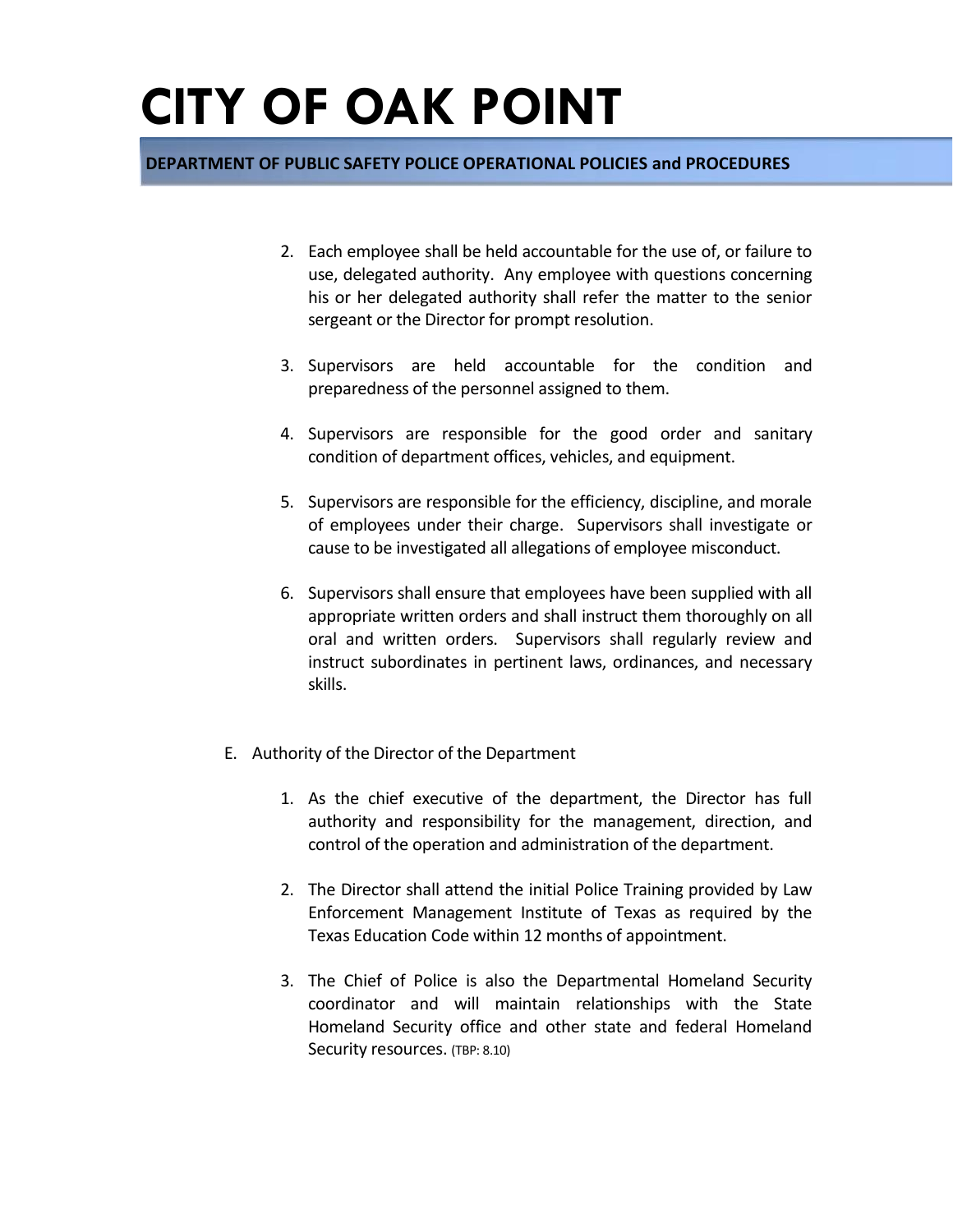### **DEPARTMENT OF PUBLIC SAFETY POLICE OPERATIONAL POLICIES and PROCEDURES**

#### F. OATH OF OFFICE REQUIRED

- 1. All sworn officers will swear or affirm any oath required by state law or city ordinance before assuming law enforcement duties. All sworn officers shall abide by the Law Enforcement Officer's Code of Ethics. A copy of the law enforcement Code of Ethics is provided to each sworn officer.
- 2. Such oath shall be made in public and shall be given by the City Secretary or Mayor who shall witness and record it on the form approved by the department. The oath shall be filed in the officer's personnel file.
- G. AUTHORITY TO CARRY WEAPONS AND USE FORCE
	- 1. Sworn officers who are licensed peace officers of the State of Texas are authorized to carry firearms and other weapons as identified in these directives and to use force when necessary and to the extent authorized by these orders and state law in enforcing the law and protecting the public.
	- 2. Sworn officers who are off-duty are encouraged to carry firearms in order to take action when necessary to preserve life and property. When not in uniform, officers will not allow any weapon to be visible to the public.
	- 3. Officers are not to carry any weapon or badge when off-duty and have consumed or intend to consume any alcoholic beverages.

#### H. OFF-DUTY AUTHORITY

- 1. Liability Protection: Officers of this agency have liability protection for the on and off-duty performance of official duties. This protection does not extend to those actions that the police officer knew, or reasonably should have known, were in conflict with the law or the established policies of this department.
- 2. Authorized Off-Duty Arrests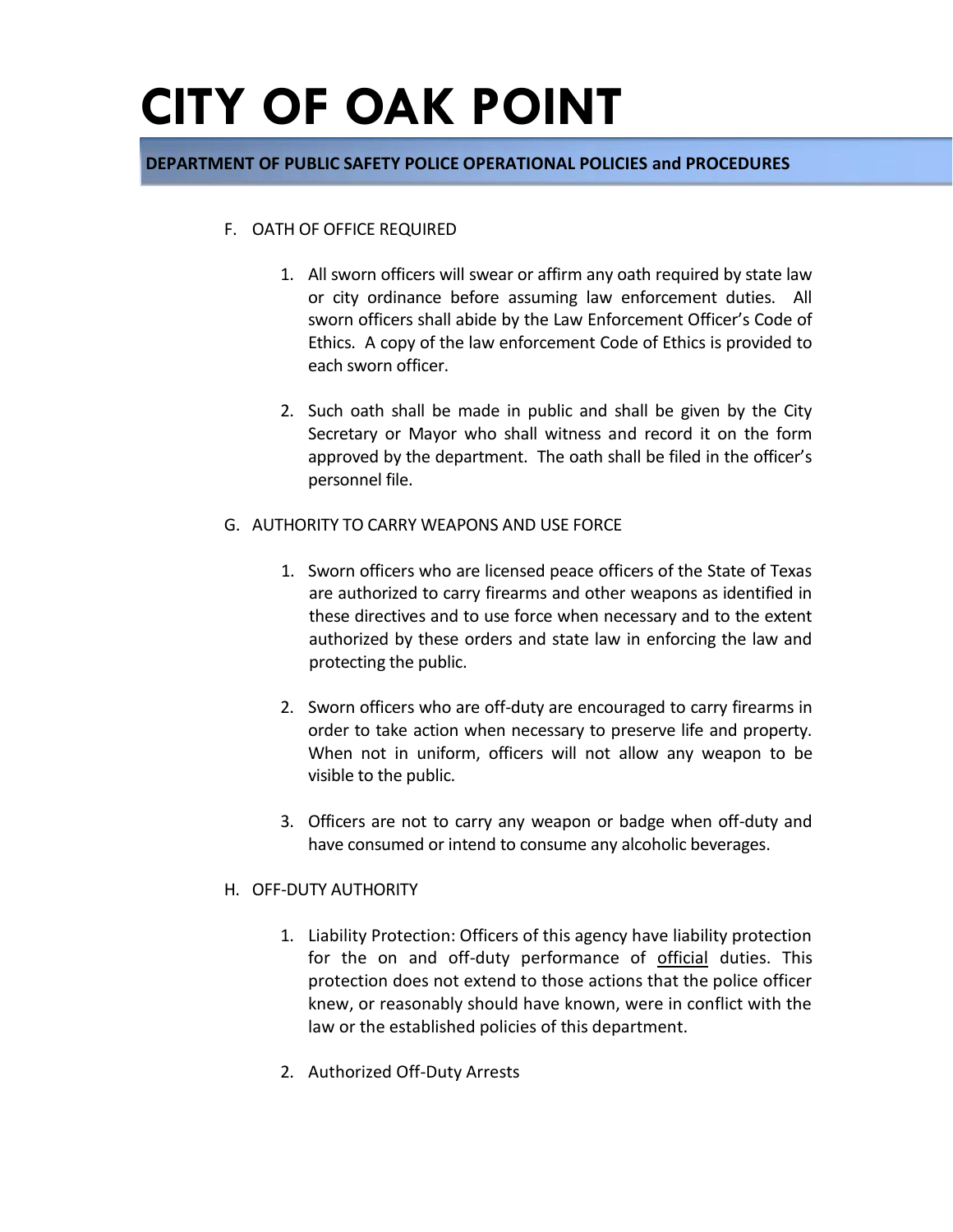### **DEPARTMENT OF PUBLIC SAFETY POLICE OPERATIONAL POLICIES and PROCEDURES**

When off duty and within the county of legal jurisdiction of this law enforcement agency, an officer may make an arrest only when all of the following occur:

- a. There is an immediate need to prevent a violent crime or apprehend a suspect
- b. The crime would require a full custodial arrest
- c. The arresting officer possesses appropriate police equipment and police identification.
- 3. Off-Duty Responsibilities

While off duty, the police officer is responsible for immediately reporting any suspected or observed criminal activities to on-duty authorities. When an officer is prohibited from taking off-duty enforcement actions under provisions of this policy, the officer shall act as a trained observer and witness to the offense and shall summon on-duty personnel as soon as reasonably possible. Where an arrest is necessary, the off-duty arresting officer shall abide by all departmental policies and procedures.

4. Prohibitions of Off-Duty Arrests

Despite the fact that a police officer has police powers and responsibilities 24 hours a day throughout the jurisdiction, the offduty officer generally should not attempt to make arrests or engage in other enforcement actions when the provisions of this section are not met or when any of the following circumstances exist:

- a. The officer is personally involved in the incident underlying the arrest.
- b. The officer is engaged in off-duty employment of a nonpolice nature.
- c. The officer's ability or judgment to use a firearm or take a person into custody has been impaired by use of alcohol, prescription drugs, or other medication by a physical ailment or injury, or;